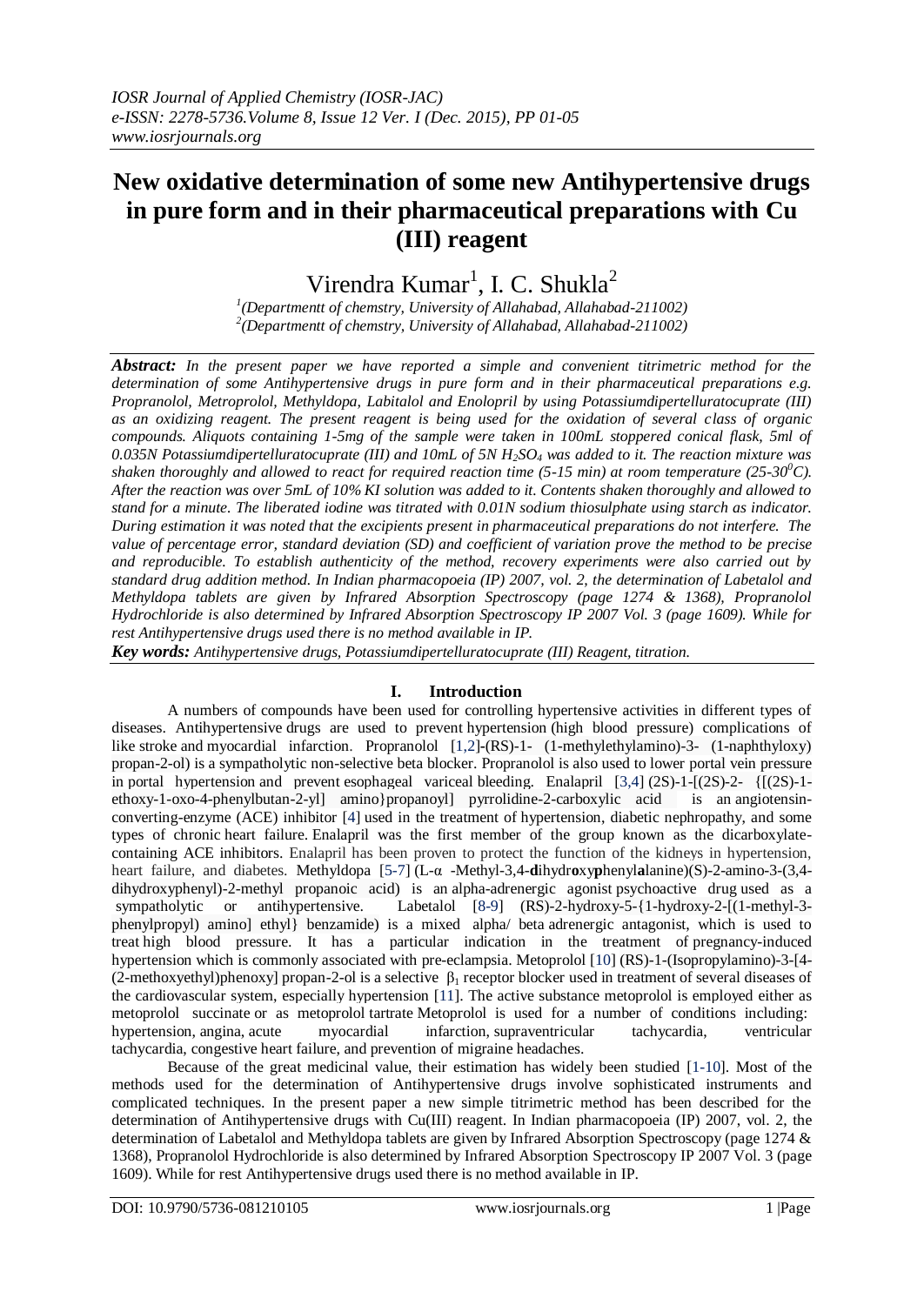# **Reagents and solutions**

# **II. Experimental**

Potassiumdipertelluratocuprate (III) reagent [12-13] K<sub>5</sub>H<sub>4</sub>[Cu(TeO<sub>6</sub>)<sub>2</sub>]. 18H<sub>2</sub>O (0.035 M) was prepared by adding copper sulphate (Merck) (7.0805 g), potassium tellurite (CDH) (15.8630 g), potassium persulphate (Loba-Chemie) (21.1010 g), potassium hydroxide (Merck) (40 g), to 400 mL of distilled water. The mixture was shaken thoroughly and boiled on hot plate for about 20 minutes. When the boiled mixture turned intensely red, the boiling was continued for another 20 minutes. The mixture was then cooled at room temperature, filtered through cintered glass crucible (G-4) and diluted to 500 mL with distilled water. If an excess of persulphate was present boiling for longer time is required for its complete decomposition (Test for presence of persulphate in prepared solution: Acidify 1 mL solution with dilute H<sub>2</sub>SO<sub>4</sub> till no red colour appeared thus Cu(III) converted to Cu(II). Add 5 mL of 0.5 M NaHCO<sub>3</sub> and 2 mL of 5% potassium iodide solution. Allowed it to stand for 2 minutes and then added two drops of starch solution. A blue color indicates the presence of persulphate.). The alkaline solution of Cu (III) prepared in this way was fairly stable and the concentration remains practically unaltered for several months.

# **Standardisation of Cu (III) Reagent**

Aliquots (5mL) of the solution were treated with 5 mL of 0.02 M standardized arsenite solution. The mixture was allowed to stand for 3-4 min then acidified with  $0.5$  M H<sub>2</sub>SO<sub>4</sub> till a green suspension disappeared and a clear solution was obtained. This solution was treated with 5 mL of 0.5 M NaCO<sub>3</sub> and back titrated the unconsumed arsenite with standard iodine solution (0.01 N) using starch as an indicator. A blank was also run. Stock solution (Aqueous) of sodiumthiosulphate (0.01N) (Merk) was prepared and standardized by (Merk) 0.01N potassium dichromate solution iodometrically. Aqueous solution of Potassium iodide (Baker analyzed reagent) and (10% w/v) starch were also prepared.

# **Sample Solution**

Accurately weighed (100 mg) pure sample of Azithromycin, Azenam, Kenamycin, Gemifloxacin and Clindamycin were dissolved in distilled water in a 100 mL volumetric flask and solution made up to the mark to give a concentration of 1 mg/mL .

# **Tablets Solution**

Twenty tablets of pharmaceutical products were crushed to a fine powder and powder equivalent to 100 mg of sample was taken in 100 mL calibrated volumetric flask and dissolved in minimum amount of distilled water. After getting a clear solution the flask was made upto the mark with distilled water.

# **III. General Process**

Aliquots containing 1-5 mg of the sample were taken in 100 mL stoppered conical flask and 5 mL of 0.035 M Cu (III) reagent and 10 mL of 5 N  $H_2SO_4$  was added to it. The reaction mixture was shaken thoroughly and allowed to react for required reaction time  $(5-15 \text{ minutes})$  at room temperature  $(25-30^{\circ}\text{C})$ . After the reaction was over, 5 mL of 10% potassium iodide was added to it and titrated against standardized sodium thiosulphate solution (0.01N) using starch indicator. A blank experiment was also performed under identical conditions using all the reagents except the sample. The amount of the sample was calculated by the following expression.

# **IV. Calculation**

Weight of sample(mg) =  $\frac{M \times N(B-S)}{n}$ 

Where,  $M = M$ olecular weight of the sample,  $N = N$ ormality of sodiumthiosulphate solution,  $B =$  Volume of sodiumthiosulphate solution for blank,  $S =$  Volume of sodiumthiosulphate solution for sample, n = Stoichiometry of the reaction.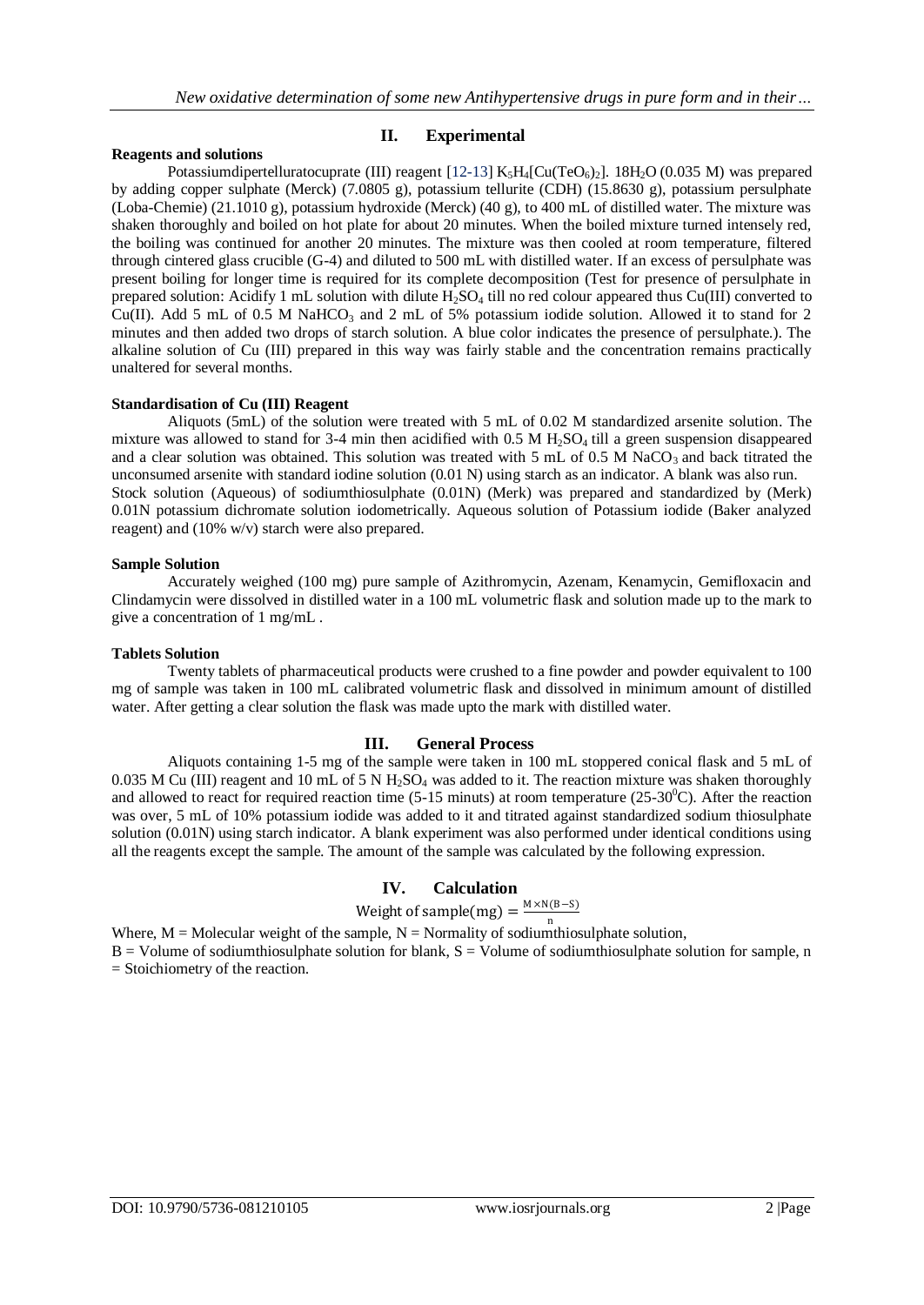| S.<br>No.      | Sample      | Aliquots<br>taken    | Amount<br>present* | Reaction<br>time | Molecularity<br>(n) | Amount<br>obtained by   | Error<br>(% ) | SD     | <b>CV</b> |
|----------------|-------------|----------------------|--------------------|------------------|---------------------|-------------------------|---------------|--------|-----------|
| 1.             | Propranolol | (mL)<br>$\mathbf{1}$ | (mg)<br>0.9992     | (min.)<br>15     | 8                   | calculation**<br>0.9830 | $-1.62$       | 0.0081 | 0.0171    |
|                | pure        | 3                    | 2.9978             | 15               | 8                   | 2.9746                  | $-0.77$       | 0.0011 | 0.0229    |
|                |             | 5                    | 4.9960             | 15               | 8                   | 4.9786                  | $-0.35$       | 0.0013 | 0.0293    |
| A              | Ciplar tab  | $\mathbf{1}$         | 0.9912             | 15               | 8                   | 0.9780                  | $-1.32$       | 0.0022 | 0.0049    |
|                |             | 3                    | 2.9736             | 15               | 8                   | 2.9578                  | $-0.53$       | 0.0029 | 0.0058    |
|                |             | 5                    | 4.9560             | 15               | 8                   | 4.9328                  | $-0.46$       | 0.0022 | 0.0448    |
| B              | Inderal Tab | $\mathbf{1}$         | 1.0020             | 15               | 8                   | 0.9886                  | $-1.34$       | 0.0013 | 0.0268    |
|                |             | 3                    | 3.0060             | 15               | 8                   | 2.9866                  | $-1.32$       | 0.0016 | 0.0315    |
|                |             | 5                    | 5.0100             | 15               | 8                   | 4.9664                  | $-0.87$       | 0.0010 | 0.0205    |
| 2              | Labetalol   | $\mathbf{1}$         | 0.9978             | 15               | 8                   | 0.9842                  | $-1.36$       | 0.041  | 0.0082    |
|                |             | 3                    | 2.9934             | 15               | 8                   | 2.9640                  | $-0.98$       | 0.018  | 0.0364    |
|                |             | 5                    | 4.9990             | 15               | 8                   | 4.9700                  | $-0.58$       | 0.0011 | 0.0221    |
| A              | Lobet Tab   | $\mathbf{1}$         | 0.9890             | 15               | 8                   | 0.9698                  | $-1.92$       | 0.0092 | 0.0184    |
|                |             | 3                    | 2.9670             | 15               | 8                   | 2.9460                  | $-0.70$       | 0.0081 | 0.0171    |
|                |             | 5                    | 4.9450             | 15               | 8                   | 4.9256                  | $-0.39$       | 0.0012 | 0.0243    |
| B              | Normadate   | $\mathbf{1}$         | 0.9884             | 15               | 8                   | 0.9780                  | $-1.04$       | 0.0012 | 0.0243    |
|                | Tab         | 3                    | 2.9652             | 15               | 8                   | 2.9342                  | $-1.03$       | 0.0066 | 0.1336    |
|                |             | 5                    | 4.9420             | 15               | 8                   | 4.9008                  | $-0.82$       | 0.0091 | 0.1845    |
| 3              | Metoprolol  | 1                    | 0.9994             | 10               | 5                   | 0.9884                  | $-1.10$       | 0.0012 | 0.0243    |
|                | pure        | 3                    | 2.9982             | 10               | 5                   | 2.9800                  | $-0.61$       | 0.0053 | 0.1068    |
|                |             | 5                    | 4.9910             | 10               | 5                   | 4.9898                  | $-0.02$       | 0.0088 | 0.1767    |
| A              | Betaloc     | $\mathbf{1}$         | 1.0020             | 10               | 5                   | 0.9798                  | $-2.22$       | 0.0012 | 0.0243    |
|                | Tab         | 3                    | 3.0060             | 10               | 5                   | 2.9836                  | $-0.75$       | 0.0051 | 0.1811    |
|                |             | 5                    | 5.0100             | 10               | 5                   | 4.9996                  | $-0.21$       | 0.0048 | 0.1015    |
| В              | Metolar     | $\mathbf{1}$         | 1.0010             | 10               | 5                   | 0.9862                  | $-1.48$       | 0.0021 | 0.2278    |
|                | Tab         | 3                    | 3.0030             | 10               | 5                   | 2.9636                  | $-1.31$       | 0.0022 | 0.0792    |
|                |             | 5                    | 5.0050             | 10               | 5                   | 4.9806                  | $-0.49$       | 0.0033 | 0.0711    |
| $\overline{4}$ | Enalopril   | $\mathbf{1}$         | 0.9920             | 15               | 5                   | 0.9840                  | $-0.80$       | 0.0078 | 0.7911    |
|                | Pure        | 3                    | 2.9760             | 15               | 6                   | 2.9528                  | $-0.77$       | 0.0061 | 0.2061    |
|                |             | 5                    | 4.9600             | 15               | 6                   | 4.9240                  | $-0.72$       | 0.0064 | 0.1297    |
| A              | Dilvas Tab  | $\mathbf{1}$         | 0.9860             | 15               | 6                   | 0.9712                  | $-1.48$       | 0.0076 | 0.7932    |
|                |             | 3                    | 2.9580             | 15               | 6                   | 2.9280                  | $-1.00$       | 0.0058 | 0.1978    |
|                |             | 5                    | 4.9390             | 15               | 6                   | 4.9002                  | $-0.78$       | 0.0062 | 0.1279    |
| B              | Enamate     | $\mathbf{1}$         | 0.9884             | 15               | 6                   | 0.9710                  | $-1.74$       | 0.0015 | 0.1611    |
|                | Tab         | 3                    | 2.9652             | 15               | 6                   | 2.9338                  | $-1.04$       | 0.0014 | 0.0499    |
|                |             | 5                    | 4.9420             | 15               | 6                   | 4.9000                  | $-0.84$       | 0.0025 | 0.0534    |
| 5              | Methyldopa  | $\mathbf{1}$         | 0.9900             | $10\,$           | 4                   | 0.9830                  | $-0.70$       | 0.0040 | 0.4069    |
|                |             | 3                    | 2.9700             | 10               | 4                   | 2.9504                  | $-0.65$       | 0.0053 | 0.1798    |
|                |             | 5                    | 4.9500             | 10               | 4                   | 4.9266                  | $-0.47$       | 0.0044 | 0.0892    |
| А              | Aldomet     | $\mathbf{1}$         | 0.9798             | 10               | 4                   | 0.9588                  | $-2.10$       | 0.0033 | 0.3381    |
|                | Tab         | 3                    | 2.9394             | 10               | 4                   | 2.9182                  | $-0.71$       | 0.0078 | 0.2651    |
|                |             | 5                    | 4.8990             | 10               | 4                   | 4.8542                  | $-0.86$       | 0.0077 | 0.1621    |
| B              | Dopagyt tab | $\mathbf{1}$         | 0.9988             | 10               | 4                   | 0.9890                  | $-0.98$       | 0.0034 | 0.3444    |
|                |             | 3                    | 2.9978             | 10               | 4                   | 2.9688                  | $-0.97$       | 0.0032 | 0.1169    |
|                |             | 5                    | 4.9990             | 10               | 4                   | 4.9550                  | $-0.88$       | 0.0025 | 0.0547    |

| Table No1: Miligram determination of Antihypertensive drugs with Cu(III) reagent |  |  |  |  |
|----------------------------------------------------------------------------------|--|--|--|--|
|----------------------------------------------------------------------------------|--|--|--|--|

Where, Tab. **=** Tablet, In each sample nine determinations were done, **\*\*** Average of nine determinations

For testing authenticity of the recommended procedure standard deviation (SD) and coefficient of variation (CV) were also calculated. At least nine determinations were carried out and the results noted. The proposed method was further justified by recovery experiments through standard drug addition method. A known amount of the pure compound was taken and to this, varying amounts of pharmaceutical product of the same compounds were added. The total amount of the sample was found by the usual method.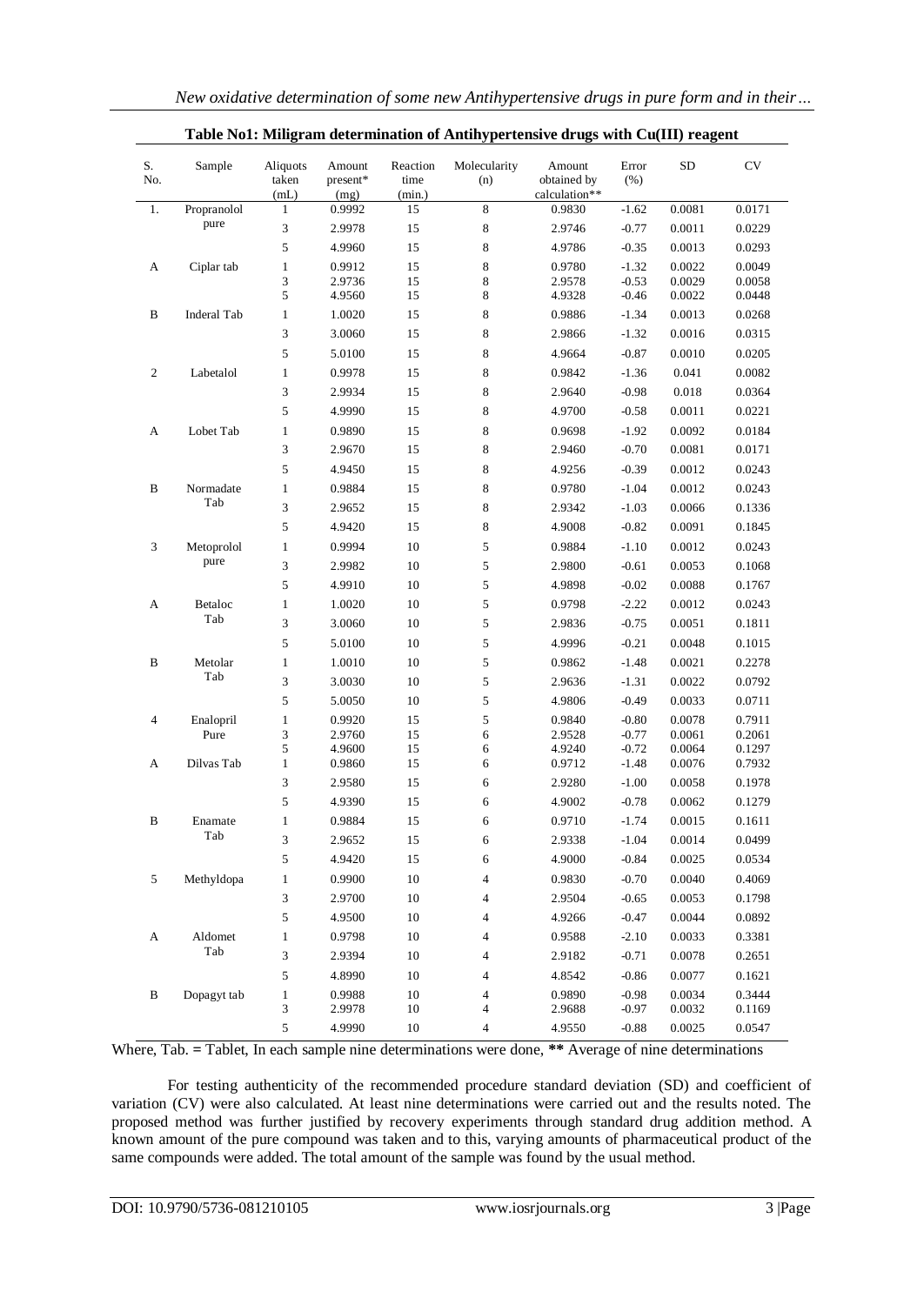% Recovery = 
$$
\frac{\mathsf{N}(\Sigma \mathsf{X}\mathsf{Y}) - (\Sigma \mathsf{X})(\Sigma \mathsf{Y})}{\mathsf{N}(\Sigma \mathsf{X}^2) - (\Sigma \mathsf{X})^2} \times 100
$$

Where, N= Total no. of observations,  $X=$  Amount of drug added,  $Y=$  Amount of drug obtain by calculation.

| Name of the<br>drugs | S.<br>$\mathbf N$<br>Ο. | Numbe<br>r of<br>observa<br>tion<br>(N) | Amount<br>present<br>(Pure)<br>(mg) | Amount<br>of drug<br>added<br>(mg)<br>(X) | Total<br>amount of<br>drug<br>obtained<br>by<br>calculation | Amount of<br>drug<br>obtained<br>by<br>calculation<br>(mg) | XY                 | $X^2$                         | Reco<br>very<br>(% )   |
|----------------------|-------------------------|-----------------------------------------|-------------------------------------|-------------------------------------------|-------------------------------------------------------------|------------------------------------------------------------|--------------------|-------------------------------|------------------------|
| Propranolol          | $\mathbf{1}$            | 3                                       | 0.9992                              | 0.9830                                    | (mg)<br>1.9422                                              | (Y)<br>0.9780                                              | 0.9614             | 0.9984                        |                        |
| Hydrochloride        | $\overline{c}$          | 3                                       | 0.9992                              | 1.9660                                    | 2.9252                                                      | 1.9560                                                     | 3.8455             | 3.8651                        |                        |
|                      |                         |                                         |                                     |                                           |                                                             |                                                            |                    |                               |                        |
|                      | 3<br>$\overline{4}$     | 3<br>3                                  | 0.9992                              | 2.9490                                    | 3.8982                                                      | 2.9340                                                     | 8.6524             | 8.6966                        | 99.20                  |
|                      |                         |                                         | 0.9992                              | 3.9320                                    | 4.8712                                                      | 3.9120                                                     | 15.3820            | 15.4606                       |                        |
|                      |                         | $\Sigma N=12$                           |                                     | $\Sigma = 9.834$<br>8                     |                                                             | $\Sigma = 9.7800$                                          | $\Sigma = 28.8413$ | $\Sigma = 29.020$<br>$\theta$ |                        |
| Labetalol            | $\mathbf{1}$            | 3                                       | 0.9978                              | 0.9842                                    | 1.9120                                                      | 0.9698                                                     | 0.9545             | 0.9686                        |                        |
|                      | $\overline{2}$          | 3                                       | 0.9978                              | 1.9684                                    | 2.8762                                                      | 1.9396                                                     | 3.8179             | 3.8746                        |                        |
|                      | 3                       | 3                                       | 0.9978                              | 2.9526                                    | 3.8504                                                      | 2.9094                                                     | 8.5903             | 8.7178                        |                        |
|                      | $\overline{4}$          | 3                                       | 0.9978                              | 3.9368                                    | 4.8346                                                      | 3.8792                                                     | 15.2716            | 15.4984                       | 98.1<br>$\overline{2}$ |
|                      |                         | $\Sigma$ N=12                           |                                     | $\Sigma = 9.842$<br>$\Omega$              |                                                             | $\Sigma = 9.6698$                                          | $\Sigma = 28.6343$ | $\Sigma = 29.059$<br>4        |                        |
| Metoprolol           | $\mathbf{1}$            | 3                                       | 0.9994                              | 0.9884                                    | 1.9240                                                      | 0.9798                                                     | 0.9684             | 0.9769                        |                        |
|                      | $\mathfrak{2}$          | 3                                       | 0.9994                              | 1.9768                                    | 2.9098                                                      | 1.9596                                                     | 3.8737             | 3.9077                        |                        |
|                      | 3                       | 3                                       | 0.9994                              | 2.9652                                    | 3.8422                                                      | 2.9394                                                     | 8.7159             | 8.7924                        | 99.0<br>$\tau$         |
|                      | $\overline{4}$          | 3                                       | 0.9994                              | 3.9536                                    | 4.8450                                                      | 3.9192                                                     | 15.4950            | 15.6309                       |                        |
|                      |                         | $\Sigma N=12$                           |                                     | $\Sigma = 9.884$<br>$\mathbf{0}$          |                                                             | $\Sigma = 9.7940$                                          | $\Sigma = 29.0530$ | $\Sigma = 29.307$<br>9        |                        |
| Enalopril            | $\mathbf{1}$            | 3                                       | 0.9920                              | 0.9840                                    | 1.8842                                                      | 0.9712                                                     | 0.9557             | 0.9682                        |                        |
|                      | $\overline{2}$          | 3                                       | 0.9920                              | 1.9680                                    | 2.9090                                                      | 1.9424                                                     | 3.8246             | 3.8730                        |                        |
|                      | 3                       | 3                                       | 0.9920                              | 2.9520                                    | 3.8850                                                      | 2.9136                                                     | 8.6006             | 8.7243                        |                        |
|                      | $\overline{4}$          | 3                                       | 0.9920                              | 3.9360                                    | 4.8720                                                      | 3.8848                                                     | 15.2905            | 15.4921                       | 98.7<br>$\mathbf{1}$   |
|                      |                         | $\Sigma$ N=12                           |                                     | $\Sigma = 9.840$<br>$\mathbf{0}$          |                                                             | $\Sigma = 9.7120$                                          | $\Sigma = 28.6716$ | $\Sigma = 29.057$<br>6        |                        |
| Methyldopa           | $\mathbf{1}$            | 3                                       | 0.9900                              | 0.9830                                    | 1.9500                                                      | 0.9588                                                     | 0.9425             | 0.9663                        |                        |
|                      | 2                       | 3                                       | 0.9900                              | 1.9660                                    | 2.9224                                                      | 1.9176                                                     | 3.7700             | 3.8651                        |                        |
|                      | 3                       | 3                                       | 0.9900                              | 2.9490                                    | 3.9006                                                      | 2.8764                                                     | 8.4825             | 8.6966                        |                        |
|                      | $\overline{4}$          | 3                                       | 0.9900                              | 3.9320                                    | 4.8804                                                      | 3.8352                                                     | 15.0800            | 15.4606                       | 98.9<br>9              |
|                      |                         | $\Sigma$ N=12                           |                                     | $\Sigma = 9.830$<br>$\mathbf{0}$          |                                                             | $\Sigma = 9.5878$                                          | $\Sigma = 28.2750$ | $\Sigma = 28.988$<br>6        |                        |

#### **Table 2: Recovery experiments of Antibiotic drugs by standard drug addition method.**

# **V. Result And Discussion**

The reaction conditions were established after studying effect of variables such as reaction time, concentration of the reagent, amount of reagent, sulphuric acid and reaction temperature. In the determination of Propranolol, Labitalol, Metroprolol, and Enolopril Methyldopa in pure form and in their pharmaceutical preparation constant results were obtained at 15, 15, 10, 15 and 10 minutes respectively. A much more reaction time than the prescribed one does not improve results. The percentage recovery of sample was fairly low at a lesser reaction time due to incomplete reaction. It was also established that the prescribed concentration of the reagent (0.035N) was suitable for accurate results. The effect of concentration of Cu (III) reagent and sulphuric acid was studded and it was found that the recommended concentration of both reagents were suitable for the completion of reaction. While studying the effect of temperature it was observed that the reaction was completed at room temperature  $(25-30^0C)$ . On heating the reaction mixture directly on flame or on boiling water bath inaccurate results were obtained. It may be due to decomposition of the reagent. Results given in table no.1 show % error, standard deviation (SD), and coefficient of variation (CV). This indicates that the suggested method is reproducible and precise. It can easily be adopted in any pharmaceutical laboratory.

# **VI. Conclusion**

Survey of literature shows that Cu (III) has widely been used for the analysis of several groups of compound but there is no reference regarding estimation of the compounds referred in the papers. Our experiments show that the estimation of antibiotics by this reagent is quite satisfactory and accurate. For every compound reaction conditions were developed. Reaction time variations, concentration of reagent, reaction